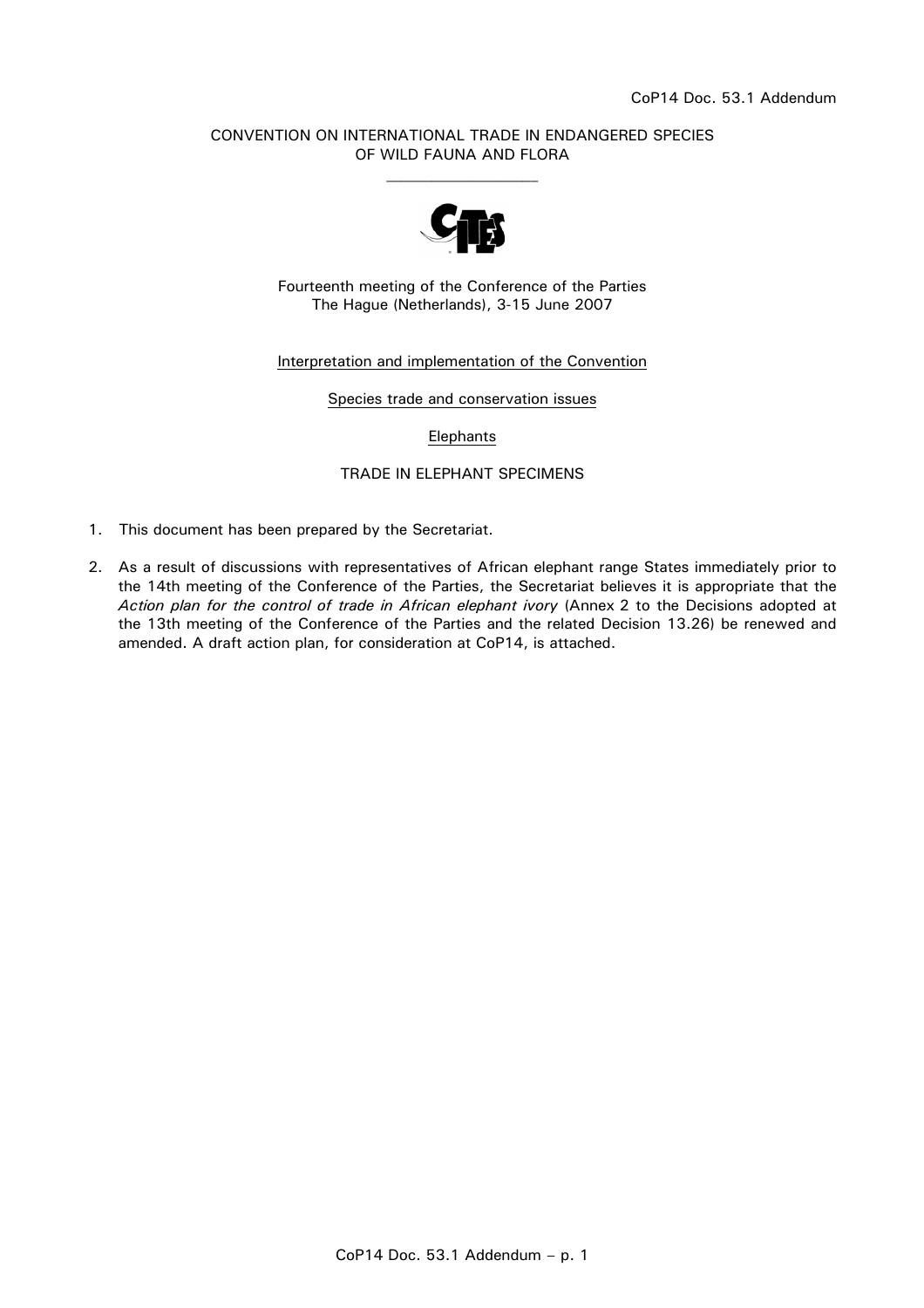Text to be deleted is crossed out. Proposed new text is underlined.

# **ACTION PLAN FOR THE CONTROL OF TRADE IN AFRICAN ELEPHANT IVORY**

- 1. All African elephant range States<sup>1</sup>, and other Parties and non-Parties with an ivory carving industry or internal trade in ivory that is unregulated, should urgently:
	- a) prohibit the unregulated domestic sale of ivory (raw, semi-worked or worked). Legislation should include a provision which places the onus of proof of lawful possession upon any person found in possession of ivory in circumstances from which it can reasonably be inferred that such possession was for the purpose of unauthorized transfer, sale, offer for sale, exchange or export or any person transporting ivory for such purposes. Where regulated domestic trade is permitted, it should comply with the provisions of Resolution Conf. 10.10 (Rev. CoP12) (Trade in elephant specimens);
	- b) issue instructions to all law enforcement and border control agencies to enforce existing or new legislation rigorously; and
	- c) engage in public awareness campaigns publicizing existing or new prohibitions on ivory sales.
- 2. Parties should, by 31 March 2005, report to the Secretariat on progress made. Such reports should include details of seizures, copies of new legislation, copies of administrative instructions or orders to enforcement agencies and details of awareness campaigns. The Secretariat should report on Parties' progress at the 53rd meeting of the Standing Committee. The Secretariat shall, by 31 August 2007, distribute to all Parties and non-Parties that have been identified in the Elephant Trade Information System (ETIS) report for the 14th meeting of the Conference of the Parties as being affected by illicit trade in ivory a questionnaire relating to the control of trade in ivory. Questionnaires should be returned to the Secretariat by 31 December 2007.
- 3. In the interim, the Secretariat should work with the relevant countries in Africa to provide any technical assistance that may be necessary to aid the implementation of this action plan.
- 4. The Secretariat should also engage in efforts to publicize the present action plan and the subsequent halting of domestic ivory sales in individual African countries through contacting relevant organizations such as airlines and IATA. It should also, via ICPO-Interpol and the World Customs Organization, communicate with the heads of police and Customs authorities in Africa, advising them of this initiative. Furthermore the Secretariat should request all Parties worldwide to publicize the action plan, particularly to discourage persons who are travelling to Africa from purchasing raw, semi-worked or worked<sup>2</sup> ivory and to encourage border control authorities to be alert to illegal imports of ivory and to make every effort to intercept illicit movements of ivory.
- 5 3. All elephant range States are recommended to cooperate with existing relevant research projects studying the identification of ivory, especially by supplying relevant samples for DNA and other forensic science profiling.
- 6 4. The Secretariat should seek the assistance of governments, international organizations and nongovernmental organizations in supporting the work to eradicate illegal exports of ivory from the African continent and the unregulated domestic markets that contribute to illicit trade. The Secretariat shall also, if requested, work with the relevant countries in Africa and Asia to provide technical assistance for the implementation of this action plan. It shall provide similar assistance to any other Parties that have an ivory carving industry or internal trade in ivory. The Secretariat shall also continue its work, in conjunction with national, regional and international law enforcement organizations and networks (such as the ASEAN Wildlife Enforcement Network, ICPO-Interpol,

 $\overline{a}$ 

*<sup>1</sup> Except any Party for which an annotation in the Appendices authorizes trade in worked ivory.* 

*<sup>2</sup> Except Parties where the export of worked ivory for non-commercial purposes is lawful.*